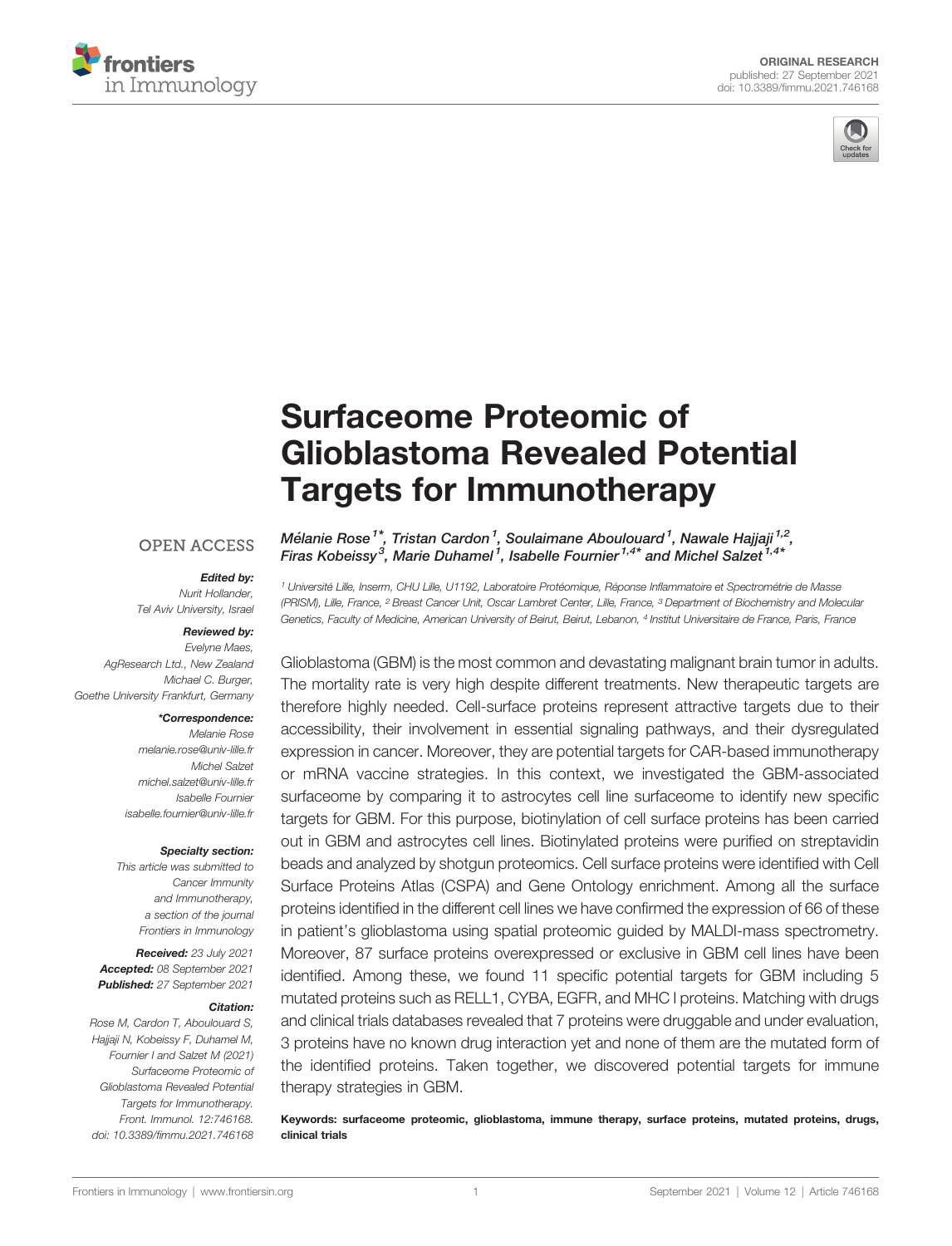

# INTRODUCTION

Glioblastoma represents the main malignant primary brain tumor with an incidence of 3.22 per 100,000 population [\(1\)](#page-9-0). The prognosis is poor with median survival estimated at 16 months in clinical studies if treated with at least a near-total resection (QTR) and followed by the Stupp protocol (SP) ([2](#page-9-0)–[8\)](#page-9-0) and around 12 months in contemporary population-based studies [\(9\)](#page-9-0). Approximately 7% of patients survive more than 5 years after diagnosis [\(1](#page-9-0)). Favorable therapy-independent prognostic factors include lower age and higher neurological performance status at diagnosis. Furthermore, low postoperative residual tumor volume has been associated with improved outcomes. Moreover, GBM treatment options such as oncogenic signaling pathways including RTK/Ras/PI3K (88%), p53 (87%) and pRB signaling pathways (78%), or VEGFtargeting monoclonal antibody Bevacizumab, DNA alkylating agents such as lomustine and carmustine implants, and the

checkpoint blockade inhibitor have been underwhelming in GBM [\(10](#page-9-0), [11\)](#page-9-0). For immunotherapy, resistance is due to strong local immunosuppression and to the difficulty of identifying highly specific tumor antigens. Very few GBM-specific antigens have been identified so far and they show a very limited potential as targets for immunotherapy.

In this context, several strategies tried to identify surface protein targets. In fact, 10 to 20% of all genes in the human genome encode cell surface proteins and due to their subcellular localization, these proteins represent excellent targets for cancer diagnosis and therapeutics. Recent studies have integrated transcriptomic and proteomic data for such a purpose in GBM [\(12\)](#page-9-0). 395 genes were classified as coding for surface proteins and 6 were identified with high confidence i.e. HLA-DRA, CD44, SLC1A5, EGFR, ITGB2, PTPRJ, which are upregulated in GBM ([12](#page-9-0)). Bausch-Fluck et al. ([13](#page-9-0)) have developed a mass spectrometric-derived cell surface Atlas (CSPA) integrating GBM cell lines [\(13](#page-9-0), [14\)](#page-9-0). Thus, it is now possible to compare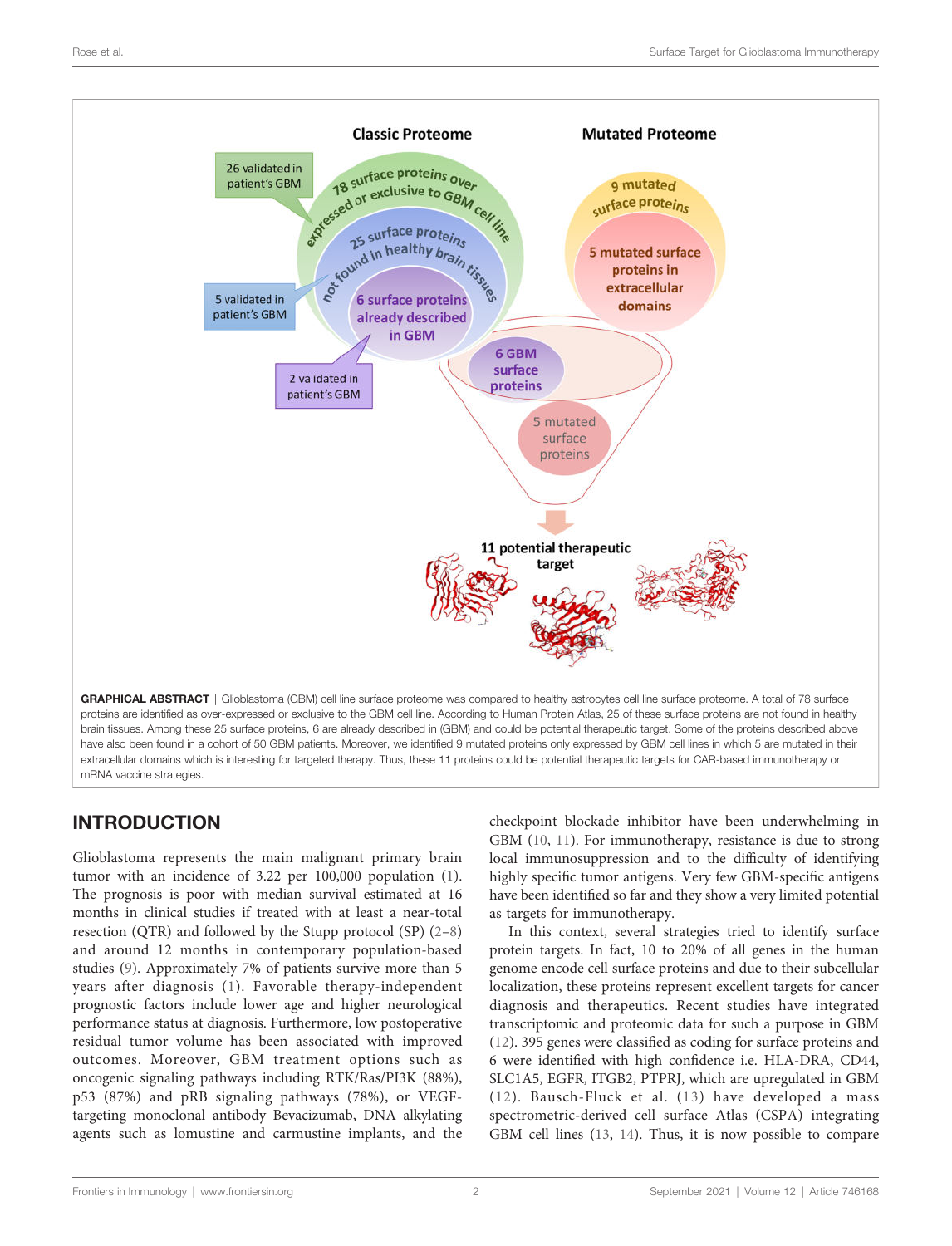Rose et al. Surface Target for Glioblastoma Immunotherapy

new surfaceome proteomic dataset provided experimentally to CSPA database and from mutated peptides from XMan v.2 database [\(15](#page-9-0)). In this context, we compared astrocytoma GBM cell lines to normal astrocytes cell line. We could identify 11 specific potential targets for GBM including 5 mutated proteins (PLAUR, ITGB3, and MHC I proteins). The specificity of these proteins to GBM has been validated using the human protein atlas and a cohort of 50 GBM patients.

# MATERIALS AND METHODS

#### Experimental Design and Statistical Rationale

Shotgun proteomics experiments were conducted in biological triplicates (n=3). For the proteomics statistical analysis, extracted proteins presenting as significant by the ANOVA test analysis were used (p-value < 0.05). Normalization was achieved using a Z-score with matrix access by rows.

#### Chemicals and Reagents

Water  $(H^2O)$ , formic acid (FA), acetonitrile (ACN), and trifluoroacetic acid (TFA) were obtained from Biosolve B. V. (Valkenswaard, Netherlands). DL-dithiothreitol (DTT), Hydrochloric acid (HCl), and Triton X-114 were purchased from Sigma-Aldrich (Saint-Quentin Fallavier, France). Trypsin was purchased from Promega (Charbonnieres, France). Tris was purchased from Interchim (Montluçon, France). EZ-Link Sulfo-NHS-SS-Biotin, Streptavidin UltraLink Resin (Pierce), Sodium chloride (NaCl), Dulbecco's Modified Eagle's Medium (DMEM), DMEM high glucose GlutaMAX™ Supplement, heat-inactivated fetal bovine serum (FBS), trypsin, phosphate buffer saline (PBS), penicillin and streptomycin were purchased from Thermo Fisher Scientific (Massachusetts, USA). U-87 MG (ATCC<sup>®</sup> HTB-14<sup>™</sup>) cell lines were purchased from ATTC (Manassas, Virginia, USA). Immortalized Human Astrocytes (Ref: P10251-IM) and astrocyte medium were obtained from Innoprot (Derio, Spain). Human NCH82 stage IV glioma cells were obtained from Dr Regnier-Vigouroux.

# Cell Culture

Human glioma cell line NCH82 and U-87 MG were grown in DMEM and DMEM high glucose GlutaMAX<sup>™</sup> Supplement respectively supplemented with 10% FBS, 1% L-glutamine (2 mM), and 1% penicillin/streptomycin (100 units per ml). Immortalized human astrocytes were grown in an appropriate medium purchased from Innoprot. All cell lines were cultured at 37°C in a humidified atmosphere (5% CO2).

### Cell Surface Protein Biotinylation and Triton X-114 Phase Partitioning

The same amount of cells  $(20.10^6)$  were plated on sterile 15 cm dish and cultured until they reached ≃ 80% confluence. Cells were washed three times with ice-cold PBS and incubate 30 min at room temperature with 0.25 mg/ml EZ-Link Sulfo-NHS-SS-Biotin with gentle agitation. The reaction was quenched with 50 mM Tris-HCl and cells were washed two times with ice-cold PBS.

Cells were then scraped and resuspended in aqueous 2% (w/v) Triton X-114, containing 10 mM Tris–HCl, pH 7.5, and 150 mM NaCl and incubated 30 min at 4°C with frequent vortexing. Cell debris was removed with centrifugation at 10,000 x g at 4°C for 10 min. Supernatants were collected and incubated for 15 min at 37°C to achieve phase partitioning. The suspension was then centrifuged at 5,000 x g at 25°C for 30 min. The upper aqueous phase was discarded, and the lower detergent phase was carefully collected.

# Purification of Biotinylated Proteins

Prior to experiments, the beads were pre-equilibrated with lysis buffer. The lower detergent phase was incubated with 40 µl of a 50% slurry of pre-equilibrated Streptavidin UltraLink Resin (Pierce) for 3 hrs at 4°C on a rotating well. After 6 washes with 50 mM ammonium bicarbonate buffer, biotinylated proteins were eluted with 50mM DTT 30 minutes at 50°C.

### Protein Digestion

The proteins were digested with 1 µg Trypsin (Promega) overnight at 37°C. The digestion was stopped with 0.5% TFA. The samples were desalted using ZipTip C-18 (Millipore) and eluted with a solution of ACN/0.1% TFA (7:3, v/v). The samples were dried with SpeedVac and resuspended in 20 µL of ACN/ 0.1% formic acid (0.2:9.8, v/v) just before processing using LC-MS/MS. Experiments were done in biological triplicate (n=3).

# LC-MS/MS Analysis

Mass spectrometry proteomics analysis of digested proteins was performed using a nano Acquity UPLC system (Waters) coupled with the Q-Exactive Orbitrap mass spectrometer (Thermo Scientific) via a nanoelectrospray source. The samples were separated using online reversed-phase, using a preconcentration column (nanoAcquity Symmetry C18, 5 µm, 180 µm x 20 mm) and an analytical column (nanoAcquity BEH C18, 1.7 µm, 75 µm x 250 mm). The peptides were separated by applying a linear gradient of acetonitrile in 0.1% formic acid (5%-35%) for 2h, at a flow rate of 300 nl/min. The Q- Exactive was operated in data-dependent mode defined to analyze the ten most intense ions of MS analysis (Top 10). The MS analysis was performed with an m/z mass range between 300 to 1 600, resolution of 70,000 FWHM, AGC of 3e6 ions, and maximum injection time of 120ms. The MS/MS analysis was performed with an m/z mass range between 200 to 2,000; AGC of 5e4 ion; maximum injection time of 60 ms and resolution set at 17,500 FWHM.

# Protein ID and Data Analysis

Proteins were identified by comparing all MS/MS data with the proteome database of the complete reviewed proteome of Homo sapiens (Uniprot, release November 2020; 20,370 entries), using the MaxQuant software version 1.6.10.43 [\(16,](#page-9-0) [17\)](#page-9-0). Trypsin specificity was used for the digestion mode with two missed cleavages. N-terminal acetylation and methionine oxidation were selected as the variable modifications. For MS spectra, an initial mass tolerance of 6 ppm was selected, and the MS/MS tolerance was set to 20 ppm for HCD data ([18](#page-9-0)). For identification, the FDR at the peptide spectrum matches (PSMs) and protein level was set to 0.01, and a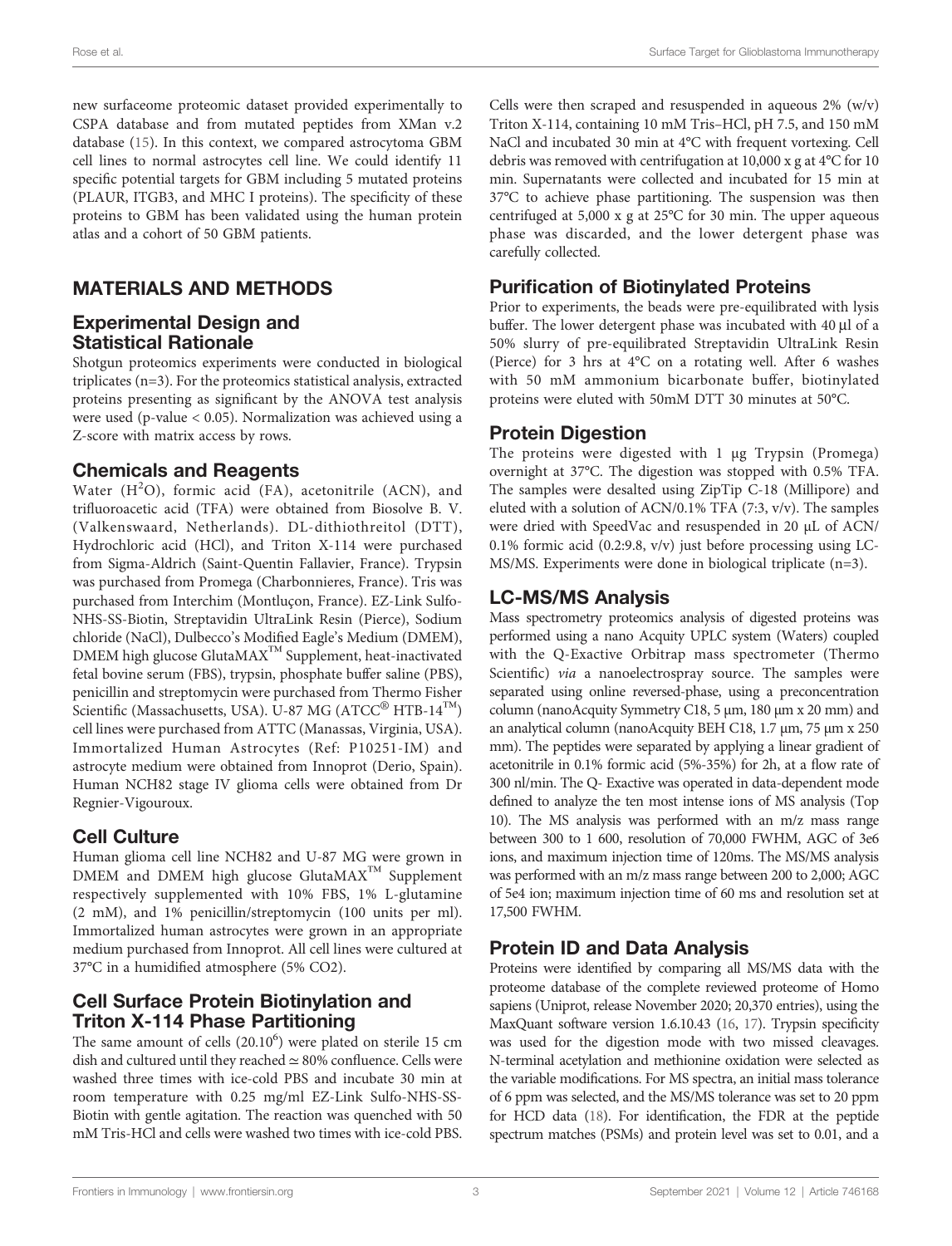minimum of 2 peptides per protein in which 1 was unique. Relative, label-free quantification of proteins was performed using the MaxLFQ algorithm integrated into MaxQuant with the default parameters. This algorithm performed the normalization of the MSdata in the total peptide ion signals. The normalization factors is calculated between the different cell condition and replicates [\(19\)](#page-9-0). Analysis of the proteins identified was performed using Perseus software ([http://www.perseus-framework.org/\)](http://www.perseus-framework.org/) (version 1.6.5.0) [\(20](#page-9-0)). The file containing the information from identification was used with hits to the reverse database, and proteins identified with modified peptides and potential contaminants were removed. Then, the LFQ intensity was logarithmized (log2[x]). Categorical annotation of rows was used to define different groups depending on the cell line. Multiple-samples tests were performed using an ANOVA test with a p-value of 0.05 and preserved grouping in randomization. The results were normalized by Z-score and represented as hierarchical clustering. Functional annotation and characterization of identified proteins were obtained using STRING (version 11.0,<http://string-db.org>). Surface proteins were then identified with the lists of surface proteins provided by the cell surface protein atlas (CSPA) [\(13](#page-9-0)) and the list of predicted surfaceome proteins [\(14\)](#page-9-0). Gene Ontology enrichment allows the identification of some additional surface proteins. To identify surface protein already described in GBM we grouped the surface proteins described in the CSPA of primary brain tumor and GBM cells and in the CSPA of GBM cell lines LN18, LN229, U251-MG, U87-MG, and T98G GBM cell line ([13](#page-9-0)). Venn diagram analysis was performed using "the InteractiVenn" [\(21\)](#page-9-0).

### Sub-Network Enrichment Pathway Analysis

Using Elsevier's Pathway Studio (version 11.0//Elsevier), all relationships between the differentially expressed proteins among all conditions were depicted based on the Ariadne ResNet ([22\)](#page-9-0) For proteins identified in the shotgun analysis, the Subnetwork Enrichment Analysis (SNEA) algorithm was used to detect the statistically significant altered biological pathways in which the identified proteins are involved. This algorithm uses Fisher's statistical test to detect any non-random associations between two categorical variables organized by a specific relationship. Also, this algorithm starts by creating a central "seed" from all the relevant identities in the database and builds connections with associated entities based on their relationship with the seed. SNEA compares the sub-network distribution to the background distribution using one-sided Mann-Whitney U-Test and calculates a p-value; thus, representing a statistical significance between different distributions. In all analyses that we performed, the GenBank ID was used to form experimental groups based on the different conditions present for analysis. The pathway networks were reconstructed based on biological processes and molecular functions for every single protein, along with its associated targets.

### Mutation Identification

Protein identification was also performed using the mutationspecific database.32 XMan v2 database contains 2 539 031 mutated peptide sequences from 17 599 Homo sapiens proteins (2 377 103 are missense and 161 928 are nonsense mutations). The interrogation was performed with Proteome Discoverer 2.3 software and Sequest HT package, using an iterative method. The precursor mass tolerance was set to 15 ppm and the fragment mass tolerance was set to 0.02 Da. For high confidence results, the false discovery rate (FDR) values were specified to 1%. A filter with a minimum Xcorr of 2 was applied. The generated result file was filtered using a Python script to remove unmutated peptides. All mutations were then manually checked based on MSMS spectra profile. The structure of mutated proteins was constructed with PremPS (<https://lilab.jysw.suda.edu.cn/research/PremPS/>) [\(23](#page-10-0)).

#### Druggable Genome Database and Clinical Trials

To identify drug candidates targeting the surfaceome proteins specific to GBM, the relationship between protein-coding genes and drugs was analyzed from different sources including Drug Central (<https://drugcentral.org>), DrugBank ([https://go.](https://go.drugbank.com/) [drugbank.com/\)](https://go.drugbank.com/), ApexBio [\(https://www.apexbt.com/\)](https://www.apexbt.com/), DGIdb [\(https://www.dgidb.org/](https://www.dgidb.org/)), FDA Approved Drugs [\(https://www.](https://www.accessdata.fda.gov/scripts/cder/daf/) [accessdata.fda.gov/scripts/cder/daf/](https://www.accessdata.fda.gov/scripts/cder/daf/)), ClinicalTrials.gov, and/or PharmGKB (<https://www.pharmgkb.org/>).

To determine whether drug candidates were investigated in therapeutic trials for GBM patients, ClinicalTrials.gov web-based resource was used ([https://clinicaltrials.gov/ct2/home\)](https://clinicaltrials.gov/ct2/home). This resource provides information on publicly and privately supported clinical studies on a wide range of diseases and conditions and is maintained by the National Library of Medicine at the National Institutes of Health (US). Information on ClinicalTrials.gov is provided and updated by the sponsor or principal investigator of the clinical study. Among the clinical trials conducted in patients, children, and adults, with glioblastoma, the search was conducted among the trials corresponding to interventional studies with a status recruiting, not yet recruiting, active, not recruiting, enrolling by invitation, or completed, which represented a list of 1750 clinical trials.

# Patient Samples and Consent

Patients with newly diagnosed glioblastoma were prospectively enrolled between September 2014 and November 2018 at Lille University Hospital, France. Patients were adult, had no medical history of other cancers or previous cancer treatment, no known genetic disease potentially leading to cancer and no neurodegenerative disease. Tumors samples were processed within 2 hours after sample extraction in the surgery room to limit the risk of degradation of proteins. Characteristic of the cohort has been published in ([24\)](#page-10-0) ([Supplementary Table 1](#page-9-0)). Approval was obtained from the research ethics committee (ID-RCB 2014-A00185-42) before initiation of the study. The study adhered to the principles of the Declaration of Helsinki and the Guidelines for Good Clinical Practice and is registered at NCT02473484. Informed consent was obtained from patients.

# RESULTS

Malignant cells adopt a complete proteomic makeover, especially on their surface. Surfaceome study allows emphasizing the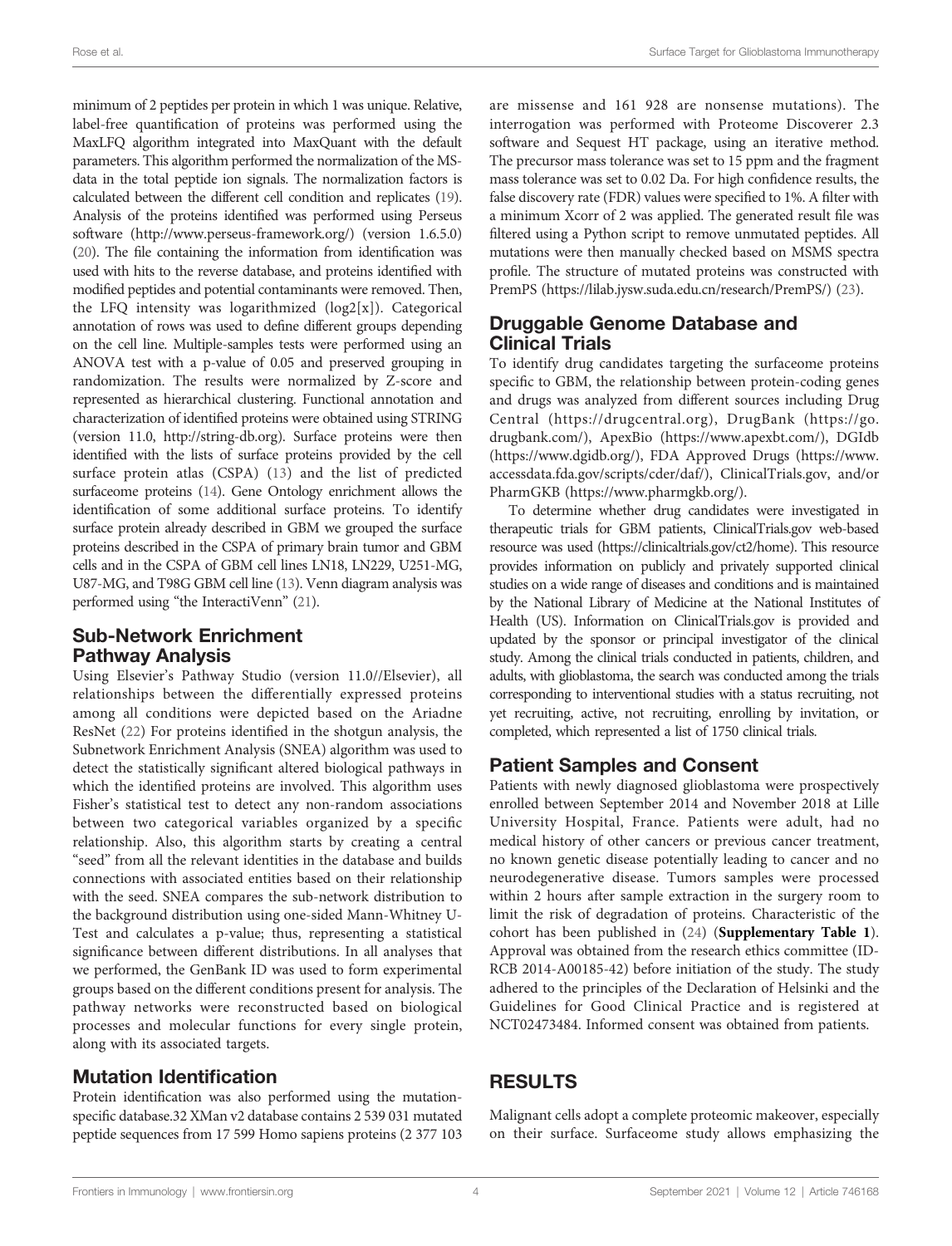<span id="page-4-0"></span>changes in the interactions between cells and with their environment. Here, we compared the surfaceome of two different human glioblastoma cell lines, U87 and NCH82, with a human astrocyte cell line. Cell-surface proteins were labelled and captured with membrane-impermeable EZ-Link Sulfo-NHS-SS-Biotin from intact cells. Shotgun proteomic analysis of these three cell lines yielded 2,920 protein identifications across all the samples ([Supplementary Data 1](#page-9-0)). We applied a filter to retain only the proteins found in at least two of the three replicates. Then, the variations in protein expression were analyzed between the three cell lines. As a criterion of significance, we applied an ANOVA test with a significance threshold of  $p < 0.05$ . A heatmap was created from which 190 proteins showed a significant difference in LFQ expression between astrocytes, NCH82, and U87 cell lines (Figure 1A, [Supplementary Data 2](#page-9-0), [3](#page-9-0)). Surface proteins were then identified by cross-checking the total list of heatmap proteins with the lists of surface proteins provided by the cell surface protein atlas (CSPA) ([13\)](#page-9-0) and the list of predicted surfaceome proteins ([14\)](#page-9-0). Gene Ontology enrichment allowed the identification of some additional surface proteins. We found 57 surface proteins thanks to CSPA and in silico databases and 14 additional proteins being described as membrane proteins for a total of 71 surface proteins with differential expression between the three cell lines (Figure 1B). Four clusters were highlighted, cluster 1 regroups under-expressed surface proteins in the two GBM cell lines and cluster 2 overexpressed proteins (Figure 1A). The cluster 3 represents NCH82 over-expressed proteins and the U87 over-expressed proteins are in the cluster 4 (Figure 1A).

#### Over-Expressed and Exclusive Surface Proteins in Immortalized Astrocyte Cell Line

We were first interested in the proteins under-expressed or unexpressed in GBM cells compared to astrocytes. On the heatmap (Figure 1A), cluster 1 includes 21 proteins that are under-expressed in NCH82 and U87 compared to the astrocyte cell line ([Supplementary Data 2](#page-9-0)). Among these proteins, 12 are known to be expressed at the plasma membrane. We compared these proteins to the surface proteins described in GBM cell line and primary culture in CSPA (GBM CSPA) database. Four proteins were found in GBM CSPA databases and 8 additional proteins were found in astrocyte cell line (Figure 1C, [Supplementary Data 2](#page-9-0)). Among these proteins, we found Cell adhesion molecule 3 (cadm3) involved in intercellular adhesion and Fibrillin-2 (fbn2), an extracellular matrix component. Stomatin (stom) which regulates ion transport was also found in this cluster of under-expressed surface proteins. We then examined the proteins exclusive to each cell line and among the 15 proteins only expressed by astrocytes cell line, 11 were membrane-bound and so, unexpressed in GBM cell lines ([Figure 2A](#page-5-0)). 7 of these 11 surface proteins are described in GBM CSPA databases ([Supplementary Data 4](#page-9-0), [Figure 2B](#page-5-0)). In addition to these proteins, we also found 4 more cell surface proteins not described in the lists above ([Supplementary](#page-9-0) [Data 4](#page-9-0)). Among these proteins, we found the desmosomal protein plakoglobin  $(iup)$  which plays a central role in the structure and function of submembranous plaques ([25\)](#page-10-0). We have also identified NHE-RF1 (slc9a3r1), known to be localized



FIGURE 1 | Healthy astrocyte cell line, U87 and NCH82 GBM cell lines were biotinylated and lysed. Biotinylated surface proteins were purified on streptavidin beads, digested, and analyzed with LC-MS/MS. MaxQuant and Perseus software were used for the statistical analysis. (A) A heatmap was generated to show proteins with expression significantly different between cell lines. Two clusters are highlighted (1 and 2). (B) Venn diagram was performed between the 190 proteins of the heatmap and the surface proteins from CSPA and in silico CSPA databases to identify 57 surface proteins. Analysis of Gene Ontology of the different proteins allowed the discovery of 14 additional surface proteins. (C) Proteins from cluster 1 and cluster 2 were compared to surface proteins described for different GBM cell lines in CSPA (GBM CSPA).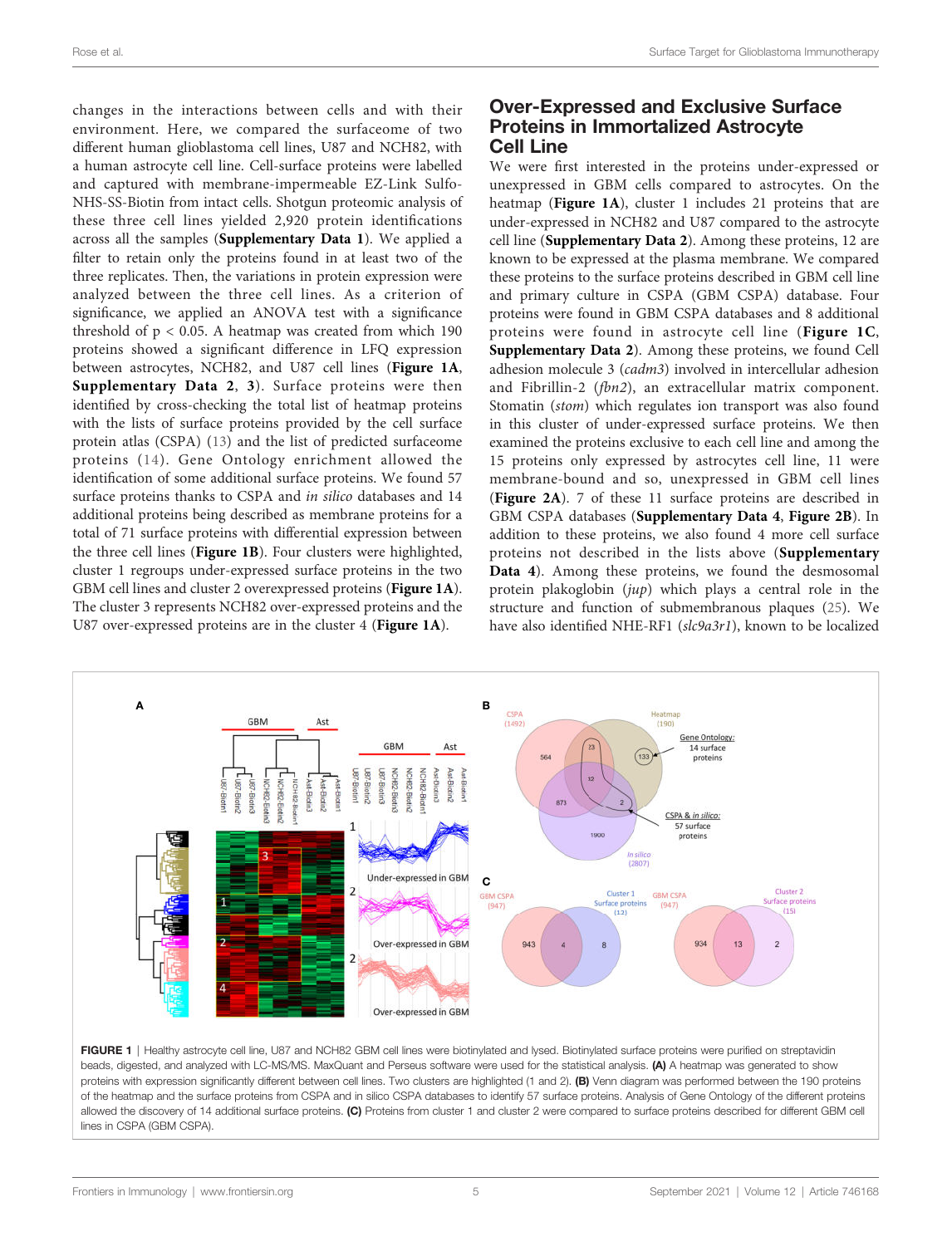<span id="page-5-0"></span>

to the plasma membrane in normal astrocytes and showing a cytoplasmic shift within GBM tumor cells [\(26](#page-10-0)).

#### Over-Expressed and Exclusive Surface Proteins in GBM Cell Lines

Overexpressed and exclusive proteins to GBM cell lines were abundant in our data. Indeed, cluster 2 of the heatmap includes 47 proteins overexpressed in GBM cell lines compared to astrocytes cell line. Among these proteins, we counted 15 proteins described to localize at the plasma membrane including 13 proteins already described in GBM CSPA and 2 additional surface proteins ([Figure 1C](#page-4-0), [Supplementary Data 2](#page-9-0)). Some of these membrane proteins are involved in tumor progression such as Neurogenic locus notch homolog protein 2 (notch2) [\(27](#page-10-0)), Aspartyl/asparaginyl beta-hydroxylase (asph) [\(28\)](#page-10-0) and Procathepsin L (ctsl) for which high expression is unfavorable in glioma ([29](#page-10-0)). We also found the proteins Prostaglandin F2 receptor negative regulator ( $ptgfrn$ ) and Collagen alpha-1(VI) chain (col6a1), which correlate with a poor prognosis in GBM [\(30](#page-10-0), [31\)](#page-10-0). Two more clusters of over-expressed proteins in each GBM cell line are highlighted. In the cluster 3, we found 15 surface proteins over-expressed in NCH82 cell line ([Figure 1A](#page-4-0)) in which 5 are not described in GBM CSPA ([Supplementary Data 2](#page-9-0)). Finally, cluster 4 contains 10 surface proteins over-expressed in U87 cell line among which one protein is not found in GBM CSPA ([Figure 1A](#page-4-0), [Supplementary Data 2](#page-9-0)). We have also identified 21 surface proteins only expressed by NCH82 among the 55 proteins identified ([Supplementary Data 4](#page-9-0), Figure 2B). Among these cell surface proteins, 13 were already described in GBM CSPA ([Supplementary Data 4](#page-9-0)).

We identified 8 additional surface proteins in NCH82 cell line. Among these proteins we found, Guanylate-binding protein 1 (gbp1) and Pro-neuregulin-1 (nrg1) which are key players in glioblastoma progression ([32,](#page-10-0) [33\)](#page-10-0). We have also identified Raftlin  $(rftn1)$  which is involved in the cell entry of poly $(I:C)$ , ligand of TLR3 ([34\)](#page-10-0). It could therefore be a target in therapies involving TLRs [\(35\)](#page-10-0).

Regarding the 76 proteins only expressed by U87 cell line, 30 surface proteins have been identified ([Supplementary Data 4](#page-9-0), Figure 2B). 13 of these proteins are found in GBM CSPA. We have also identified 17 other proteins that are described as membrane-bound in the literature ([Supplementary Data 4](#page-9-0)). Among these proteins, we found Calpain-5 (capn5) which is already described in surgical biopsies of glioblastoma ([36](#page-10-0)). We also found Paxillin  $(pxn)$  which is associated with a poor prognosis of glioblastoma [\(37](#page-10-0)). Sodium-dependent phosphate transporter 1 (slc20a1) is described to be over-expressed in high grade gliomas [\(38](#page-10-0)) and Integrin-linked protein kinase (ilk) to promote glioblastoma invasion [\(39\)](#page-10-0). Finally, Caveolin-1 (cav1) could serve as a biomarker to predict response to chemotherapy. Indeed, its over-expression seems to confer sensitivity to the most commonly used chemotherapy for glioblastoma, temozolomide ([40\)](#page-10-0). Moreover, 69 proteins described as membrane proteins were found among the 241 proteins common to both NCH82 and U87 glioblastoma cell lines and not expressed by astrocyte cell line ([Supplementary Data 4](#page-9-0), Figure 2C). Among these proteins, 43 are found in the GBM CSPA database. We found 26 additional surface proteins that are not included in the lists of surface proteins previously mentioned ([Supplementary Data 4](#page-9-0)). Among them, we found Glioma pathogenesis-related protein 1 (glipr1), Receptor of activated protein C kinase 1 (rack1 or gnb2l1), Protein disulfideisomerase  $(p4hb)$ , and Carbonic anhydrase 9 (ca9) known to be over-expressed in glioblastoma and to promote tumor growth [\(41](#page-10-0)–[44](#page-10-0)). We also find Microtubule-actin cross-linking factor 1 (macf1) recently described as a novel radiosensitization target in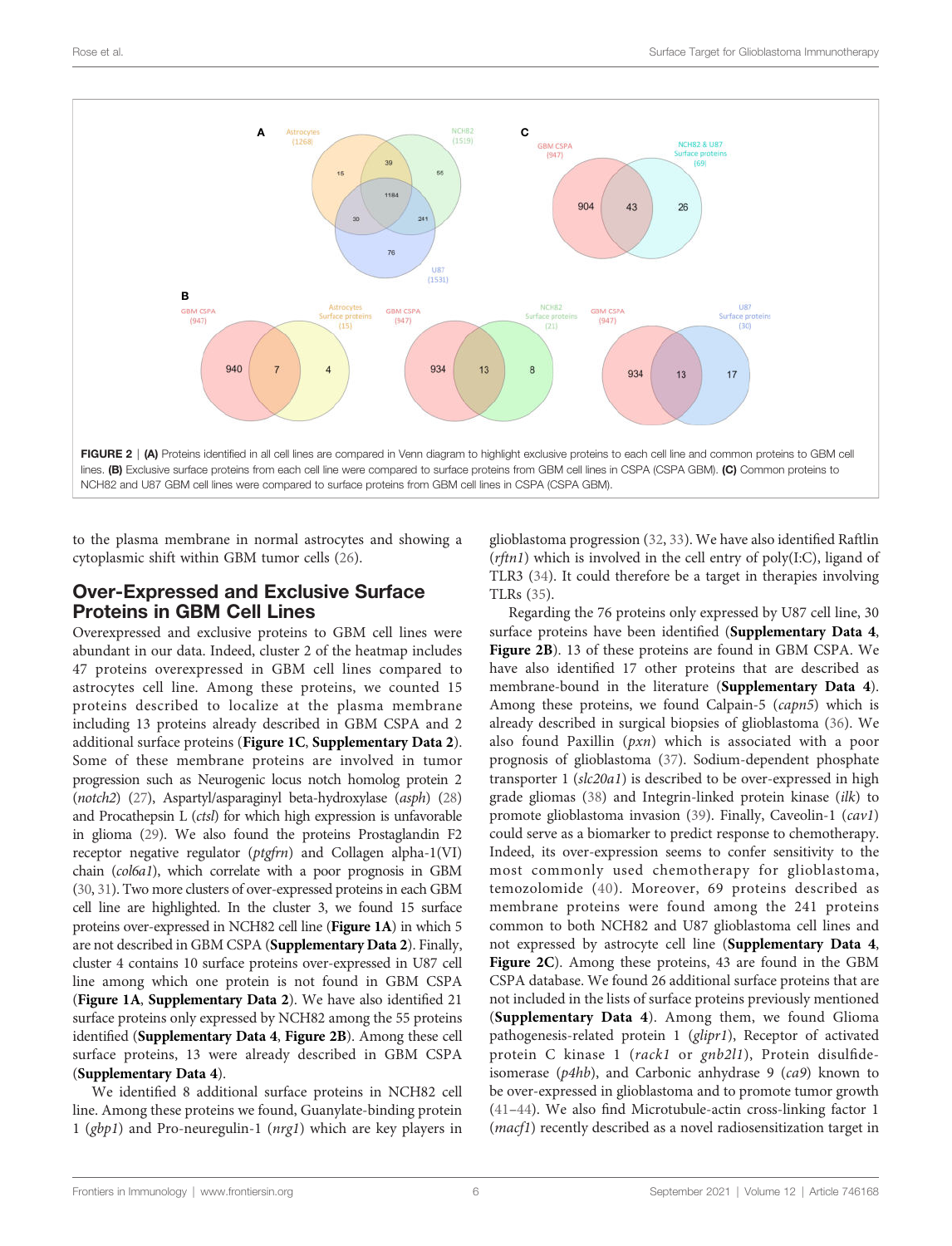glioblastomas ([45\)](#page-10-0) and Protein NDRG1 (ndrg1) which is overexpressed in glioma resistant to antiangiogenic therapy [\(46](#page-10-0)).

#### Most of GBM cell Surface Proteins Are Linked to Tumor Growth and Immune Regulation

As described before, several surface proteins identified in GBM cell lines are involved in tumor growth. Biological pathways analyses highlighted several proteins only expressed by NCH82 or U87 cell line linked to cell invasion or cell spreading, two key processes for GBM development and drug resistance (Figure 3, [Supplementary Figure 1](#page-9-0)). Moreover, most of the cell surface proteins are related to cell contact and cell adhesion pathway, another main process for tumor growth (Figure 3, [Supplementary](#page-9-0) [Figure 1](#page-9-0)). The two GBM cell lines also over-expressed surface proteins linked to the vascularization and proliferation pathways ([Supplementary Figure 1](#page-9-0)). Biological pathways analyses also established that several common proteins for GBM cell line and proteins only expressed by U87 (Figure 3) are involved in immune regulation processes such as negative regulation of CD8-positive, alpha-beta T cell activation (hfe), negative regulation of activated T cell proliferation (pdcd11g2, cd274) or negative regulation of interferon-gamma production (c1qbp).

#### Expression of Mutated Surface Proteins in the Glioblastoma Cell Lines

Several studies have reported the high number of protein mutations related to tumor progression in GBM ([47](#page-10-0)–[49\)](#page-10-0). In this context, we investigated the mutations of surface proteins in GBM cell lines. For that purpose, we used a human database combined with the XMan v.2 database [\(15\)](#page-9-0). This database contains information about mutated peptides that can be found in some cancers, extracted from the COSMIC database. After applying statistic filters, 114 mutations were identified. The MSMS spectra of these 114 mutations were manually checked for specific fragmentation of the mutated amino acid. Thus, thirtythree mutated peptides were identified among which 9 are only detected in both NCH82 and U87 GBM cell lines compared to astrocyte cell line. Among the proteins from which mutated peptides were identified, we retrieved RELT-like protein 1 (rell1), Cytochrome b-245 light chain (cyba), Epidermal growth factor receptor (egfr) and Cytochrome b reductase 1 (cybrd1) for which missense mutations are found in their intracellular domains. Other proteins mutated this time in their extracellular domain have been identified such as Urokinase plasminogen activator surface receptor (plaur), Integrin beta-3 (itgb3), and different subunit of HLA class I and II histocompatibility antigen such as B-41 alpha chain (hla-b), A-24 alpha chain (hla-a) and DP beta 1 chain (hla-dpb1) ([Figure 4](#page-7-0)).

# Tracking Identified Surface Proteins in Patients

In this study, proteomic analyses were performed on three different replicates of cell samples. Some variation in the protein expression can be observed between replicates of a same cell sample ([Figure 1A](#page-4-0)). Since the number of replicates was limited, we wanted to validate the expression in GBM patients of all the surface proteins identified in this study. To do so, we compared the proteins of each heatmap clusters ([Figure 1A](#page-4-0), [Supplementary Data 2](#page-9-0)) as well as the proteins exclusive to each cell line and the proteins common to both NCH82 and U87 cell line ([Figure 2A](#page-5-0), [Supplementary Data 4](#page-9-0)) to the ones identified in patient's glioblastoma using spatial proteomic guided by MALDI-mass spectrometry [\(24\)](#page-10-0). Characteristics of the GBM cohort are presented in ([Supplementary Table 1](#page-9-0)). It has allowed to identify 66 of our surface proteins expressed in at least 70% patient's GBM from this cohort.

Of all the surface proteins we identified in this study ([Supplementary Data 2](#page-9-0) and [4](#page-9-0)), 67 are not described in the GBM cell lines in the CSPA database. It was therefore necessary to confirm the expression of these additional surface proteins in patient's GBMs. Thus, we can confirm the expression of 32 surface proteins in 70% of the GBM patients cohort ([24\)](#page-10-0) among the 67 additional proteins not founded in the GBM CSPA data ([Supplementary Data 2](#page-9-0) and [4](#page-9-0)). Finally, among the surface

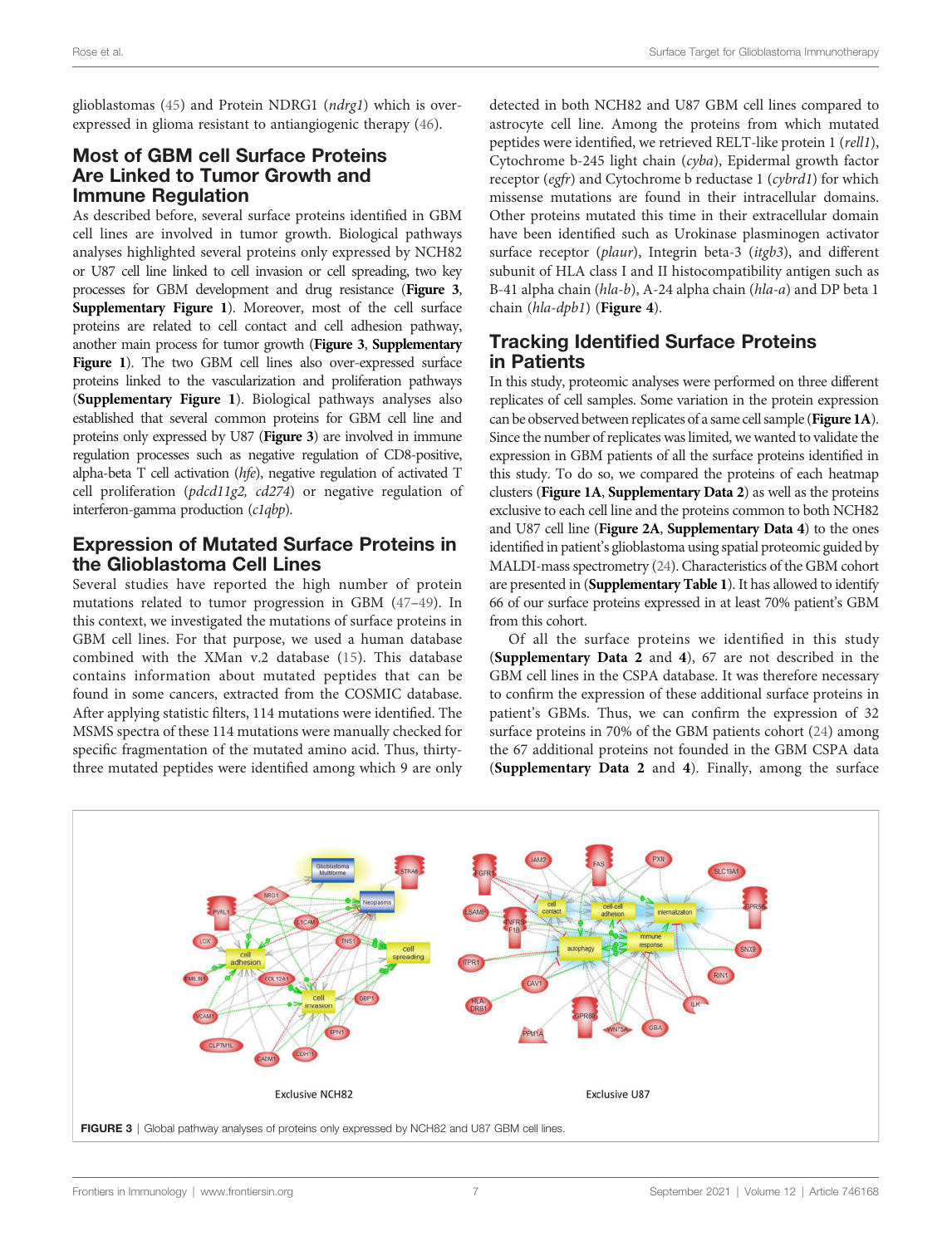<span id="page-7-0"></span>

proteins identified in the GBM cell lines and in the patient's GBM we found 5 proteins not described in healthy brain tissues according to human protein atlas (Table 1, [Supplementary](#page-9-0) [Table 3](#page-9-0)). In which we have HSPD1 already used in clinical trials as described before and LGALS3BP which have no known drug interaction yet. The two proteins are associated with a bad overall survival ([Supplementary Figure 2](#page-9-0)).

Moreover, the mutation of HLA class I histocompatibility antigen A and B are also found in several patient's GBM ([50\)](#page-10-0) (Table 1).

#### Clinical Investigation for the Selected Specific Glioblastoma Targets

We selected 78 surface proteins only found in each GBM cell lines ([Figure 2C](#page-5-0)) or overexpressed (Cluster 2, [Figure 1A](#page-4-0)) in both NCH82 and U87 GBM cell lines ([Supplementary Table 2](#page-9-0)) and the 9 mutated surface proteins only expressed by NCH82 or U87. We analyzed the expression of these proteins inside healthy tissues and cancers thanks to Human Protein Atlas and Catalogue Of Somatic Mutation In Cancer (COSMIC) databases. Thus we highlighted 25 proteins not expressed in healthy brain tissues

([Supplementary Table 3](#page-9-0)). The druggability of the selected surface proteins specific to GBM was assessed using drug and compound databases as described in methods. Our approach identified among targetable proteins CPM, CYBA, EGFR, HLA-A, HLA-B, HSPD-1, P4HA2 which were druggable with either chemotherapy, tyrosine kinase inhibitors, vaccines, anti-CTLA4 or vitamins. A non-exhaustive list of clinical studies detailing the trials investigating the antitumor efficacy of these strategies in GBM patients is in [Supplementary Table 3](#page-9-0). These proteins also had interactions with other drugs or compounds not yet under clinical investigation such as antiepileptics to target CPM or HLA, lipidlowering drugs to target CYBA, or antibiotics to target HSPD1, thus showing the potential for drug repurposing to treat GBM. Moreover, our approach identified C1orf159, CD151, and LGALS3BP which have no known drug interaction yet.

### **DISCUSSION**

In this work, we compared the surfaceome of glioblastoma cell lines to an immortalized astrocyte cell line. We were able to

#### TABLE 1 | Expression of surface proteins in GBM patients.

| Gene names      | <b>Protein names</b>                                                          | <b>Astrocytes</b> | NCH <sub>82</sub> | <b>U87</b> | Glioma patients |
|-----------------|-------------------------------------------------------------------------------|-------------------|-------------------|------------|-----------------|
| COL6A1          | Collagen alpha-1(VI) chain                                                    | Ω                 | X                 | X          | 49/50 (24)      |
| COL6A2          | Collagen alpha-2(VI) chain                                                    | Ω                 | X                 | X          | 39/50 (24)      |
| COL6A3          | Collagen alpha-3(VI) chain                                                    | Ω                 | X                 | X          | 50/50 (24)      |
| <b>LGALS3BP</b> | Galectin-3-binding protein                                                    | Ω                 | X                 |            | 45/50 (24)      |
| HSPD1           | 60 kDa heat shock protein, mitochondrial                                      | Ω                 | X                 | X          | 50/50 (24)      |
| <b>HLA-B</b>    | HLA class I histocompatibility antigen, B-41 alpha chain<br>Mutated for T162K | 0                 | $\Omega$          | X          | 7/17(50)        |
| <b>HLA-A</b>    | HLA class I histocompatibility antigen, A-24 alpha chain<br>Mutated for I166T | Ω                 | $\Omega$          | X          | 4/17(50)        |
|                 |                                                                               |                   |                   |            |                 |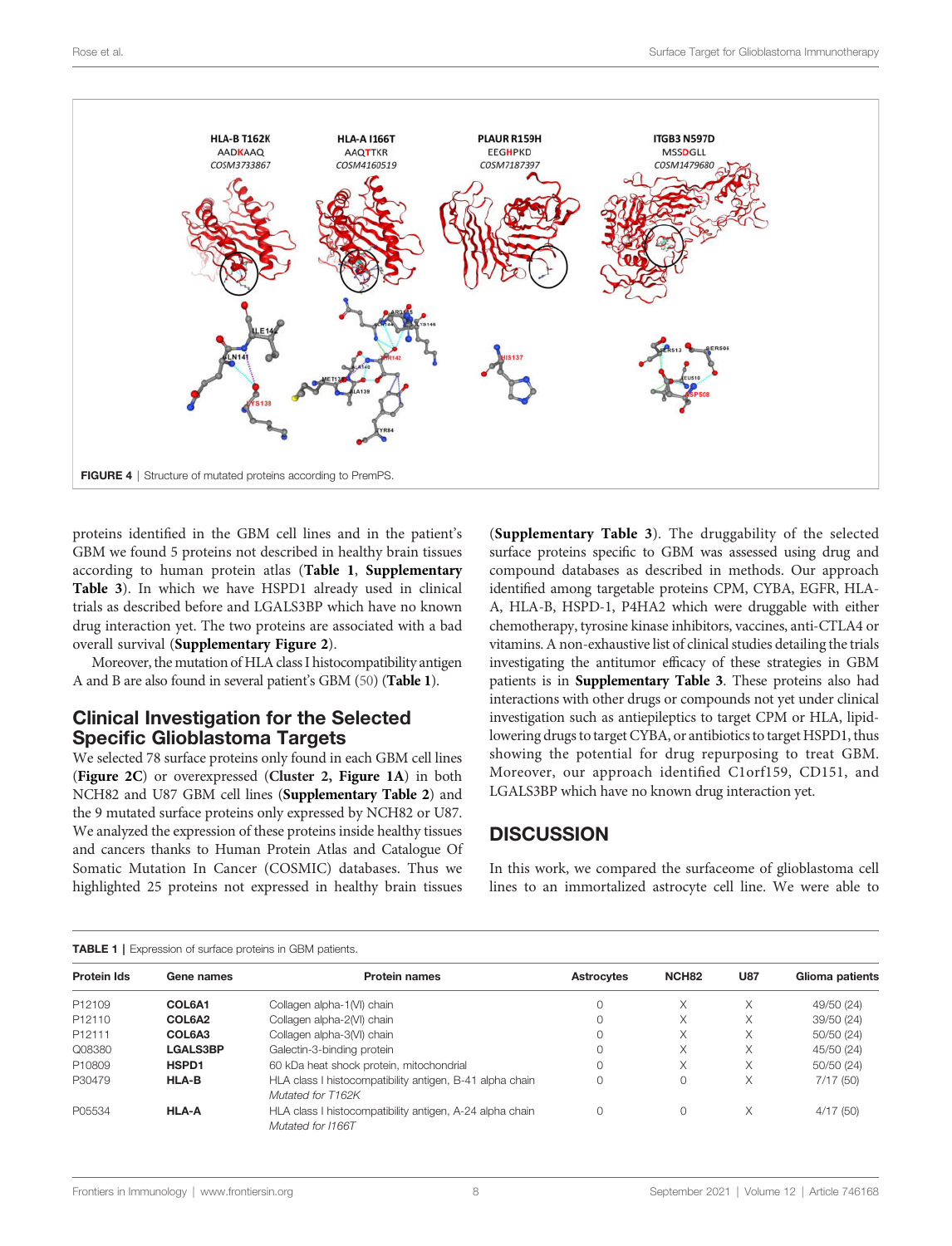highlight the different changes in the surface proteins expressed in cancer cells. Among these changes, we found an under-expression of proteins involved in cell adhesion in glioblastoma cell lines compared to immortalized astrocytes. Indeed, NCH82 and U87 underexpress proteins such as CADM3, CADM4, or NRCAM involved in intercellular adhesion. Impairment of cell-cell adhesion is one of the processes allowing tumor escape and metastasis. Alteration of adhesion protein expression is a common event in many types of cancer. Many of these proteins are being studied as potential biomarkers or therapeutic targets [\(51\)](#page-10-0). The extracellular matrix organization and integrity is another crucial aspect of the metastasis process. Several proteins related to the extracellular matrix organization are overexpressed in GBM cell lines compared to astrocytes cell line. These results suggest a complete extracellular matrix reorganization by cancer cells. On the other hand, some surface proteins overexpressed in GBM cells compared to immortalized astrocytes are involved in the generation of metabolic energy. The immune system regulation by cancer cells can also be investigated by surfaceome study. Indeed, some proteins expressed only in GBM cells are involved in the negative regulation of the immune response.Moreover, we highlight changes in protein localization within cancer cells. NHE-RF1 previously described as showing a cytoplasmic shift within GBM tumor cells compared to healthy cells [\(26\)](#page-10-0), is only found in the membrane of immortalized astrocytes. Thus, this protein known to be membrane-bound shows intracellular localization in glioblastoma cells. This suggests that commonly intracellular proteinsmay be expressed at the cell surface within cancer cells. In fact, protein mislocalization is known to be a less emphasized mechanism in cancer [\(52](#page-10-0)). We also identified several mutations in surface proteins only expressed by GBM cell lines. Among these mutated proteins we find RELT-like protein 1 (rell1), Cytochrome b-245 light chain (cyba), Epidermal growth factor receptor (egfr), and Cytochrome b reductase 1 (cybrd1). These mutations are found in the cytoplasmic domain and could alter the signaling pathways in which these proteins are involved. Thus, we have demonstrated that the study of surface proteins allows us to highlight different processes used by cancer cells to modify their environment and metabolism to increase tumor growth. It is a new tool to explore specific tumor development mechanisms through a non-traditional approach.

The surfaceome study is a useful tool for fundamental research to understand the mechanisms of tumor growth. It also enables the discovery of new biomarkers for clinical purposes. Indeed, in this data, we found 78 surface proteins over-expressed or exclusive to GBM cell lines compared to astrocyte cell lines (Cluster 2, [Figures 1A](#page-4-0), [2C](#page-5-0), and [Figure 2C](#page-5-0)). Among these proteins, 28 are not described in GBM CSPA database. It may be an opportunity to complete databases after localization validation of these proteins with the literature. On the other hand, we screened the human protein atlas for these 78 surface proteins to highlight potential therapeutic targets for immunotherapy. Thus, 25 surface proteins showed low expression on brain-healthy tissues ([Table S1](#page-9-0), proteins highlighted in blue), and 6 of these proteins are described in GBM tissues ([Table S1](#page-9-0), proteins highlighted in purple) according to the human protein atlas. Moreover, among mutated surface proteins identified, some are mutated in their

extracellular domain ([Table S1](#page-9-0), proteins highlighted in red). Among these proteins we found Urokinase plasminogen activator surface receptor (plaur), Integrin beta-3 (itgb3) and the different subunits of HLA class I and II histocompatibility antigen such as B-41 alpha chain (hla-b), A-24 alpha chain (hla-a) and DP beta 1 chain (hla-dpb1). These 5 proteins present extracellular mutations unique to GBM cell lines and described in the literature in very few cancers. As it is the case for mutated HLA-B and HLA-A previously described within GBM tissues [\(50\)](#page-10-0). Thus, we identified 11 surface proteins which could be used as a therapeutic target in immunotherapy against GBM. Among these 11 targets, 7 are already used in clinical trials ([Table S2](#page-9-0)), for example, HSPD1 is also described in GBM tissues [\(24\)](#page-10-0). Moreover, C1orf159, CD151, LGALS3BP, and mutated proteins described above are not yet used in clinical trials but worth interest, notably LGALS3BP also found in GBM tissue [\(24\)](#page-10-0) like mutated HLA-A and HLA-B [\(50](#page-10-0)). We also identified from spatial proteomic studies of 50 GBM patients, twelve proteins in common with our data including LGALS3BP and HLA-A2. Nine of the twelve have been associated with worse overall survival [\(50\)](#page-10-0). LGALS3BP is included in the nine proteins which is in line with other data observed in breast cancer. LGALS3BP inhibits the differentiation of monocyte-derived fibrocytes through CD209/ SIGN-R1 in mouse spleen and is secreted from breast cancer for metastasis ([53](#page-10-0)).

Taken together, our data suggest that these surface proteins could be candidate targets for alternative therapeutic strategies such as new CARs against mutated GBM-specific proteins, which would reduce the immune response and off-target effect. This work showed that exploring the surfaceome of GBM cells has the potential to identify new therapeutic targets including mutated surface proteins exclusive to GBM. However, it is important to be aware that these results are derived from surfaceome analyses of immortalized cell lines in a limited range of replicates. The cross-validation of our results with GBM patients proteomics data and with the Human Protein Atlas data helped us to select the more specific potential targets which still need to be validated on a more relevant study model such as patients'-derived organoids and an increased number of replicates. Using patients' derived tumoroids in order to select the right antigens expressed by the tumor cells could help to translate this kind of approach into the clinic in order to perform personalized therapies.

#### DATA AVAILABILITY STATEMENT

Proteomics data including MaxQuant files and annotated MS/MS have been deposited to the ProteomeXchange Consortium via the PRIDE partner repository with the dataset identifier PXD027110.

### ETHICS STATEMENT

The studies involving human participants were reviewed and approved by ID-RCB 2014-A00185-42. The patients/participants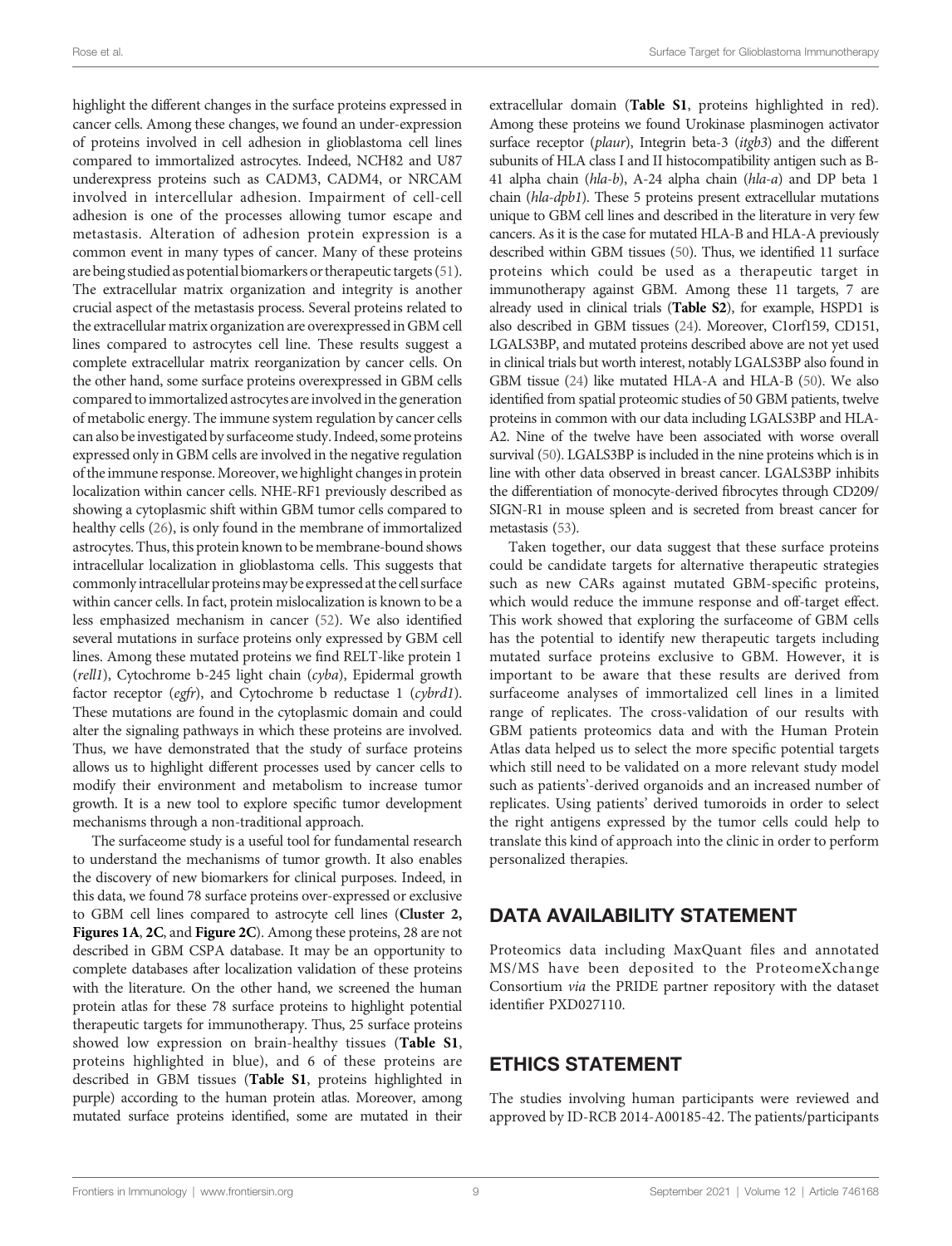<span id="page-9-0"></span>provided their written informed consent to participate in this study.

#### AUTHOR CONTRIBUTIONS

Conceptualization, IF and MS. Methodology, MR. Software, FK, NH, MR, TC, and SA. Validation, MR, TC, and SA. Formal analysis, MR and MS. Investigation, IF, NH, MD, MR, and MS. Resources, IF and MS. Data curation, MR. Writing—original draft preparation, MR and MS. Writing—review and editing, IF, FK, MD, MR, and MS. Visualization, MR. Supervision, IF and MS. Project administration, MD and MS. Funding acquisition, IF, NH, MS, and TC. All authors contributed to the article and approved the submitted version.

# FUNDING

This research was funded by Institut national de la Santé et de la recherche Médicale (Inserm), Canceropole Nord.

# **REFERENCES**

- 1. Ostrom QT, Cioffi G, Gittleman H, Patil N, Waite K, Kruchko C, et al. CBTRUS Statistical Report: Primary Brain and Other Central Nervous System Tumors Diagnosed in the United States in 2012-2016. Neuro Oncol (2019) 21: v1–100. doi: [10.1093/neuonc/noz150](https://doi.org/10.1093/neuonc/noz150)
- 2. Chinot O, Wick W, Mason W, Henriksson R, Saran F, Nishikawa R, et al. Bevacizumab Plus Radiotherapy-Temozolomide for Newly Diagnosed Glioblastoma. N Engl J Med (2014) 370:709–22. doi: [10.1056/NEJMOA1308345](https://doi.org/10.1056/NEJMOA1308345)
- 3. Gilbert M, Liu Y, Neltner J, Pu H, Morris A, Sunkara M, et al. Autophagy and Oxidative Stress in Gliomas With IDH1 Mutations. Acta Neuropathol (2014) 127:221–33. doi: [10.1007/S00401-013-1194-6](https://doi.org/10.1007/S00401-013-1194-6)
- 4. Stupp R, Roila FESMO Guidelines Working Group. Malignant Glioma: ESMO Clinical Recommendations for Diagnosis, Treatment and Follow-Up. Ann Oncol (2009) 20 Suppl 4:iv126–8. doi: [10.1093/ANNONC/MDP151](https://doi.org/10.1093/ANNONC/MDP151)
- 5. Stupp R, Taillibert S, Kanner A, Read W, Steinberg D, Lhermitte B, et al. Effect of Tumor-Treating Fields Plus Maintenance Temozolomide vs Maintenance Temozolomide Alone on Survival in Patients With Glioblastoma: A Randomized Clinical Trial. JAMA (2017) 318:2306–16. doi: [10.1001/](https://doi.org/10.1001/JAMA.2017.18718) [JAMA.2017.18718](https://doi.org/10.1001/JAMA.2017.18718)
- 6. Stupp R, Hegi M, Mason W, Van Den Bent M, Taphoorn M, Janzer R, et al. Effects of Radiotherapy With Concomitant and Adjuvant Temozolomide Versus Radiotherapy Alone on Survival in Glioblastoma in a Randomised Phase III Study: 5-Year Analysis of the EORTC-NCIC Trial. Lancet Oncol (2009) 10:459–66. doi: [10.1016/S1470-2045\(09\)70025-7](https://doi.org/10.1016/S1470-2045(09)70025-7)
- 7. Weller M, Van Den Bent M, Tonn J, Stupp R, Preusser M, Cohen-Jonathan-Moyal E, et al. European Association for Neuro-Oncology (EANO) Guideline on the Diagnosis and Treatment of Adult Astrocytic and Oligodendroglial Gliomas. Lancet Oncol (2017) 18:e315–29. doi: [10.1016/S1470-2045\(17\)](https://doi.org/10.1016/S1470-2045(17)30194-8) [30194-8](https://doi.org/10.1016/S1470-2045(17)30194-8)
- 8. Weller M, Roth P, Preusser M, Wick W, Reardon DA, Platten M, et al. Vaccine-Based Immunotherapeutic Approaches to Gliomas and Beyond. Nat Rev Neurol (2017) 13:363–74. doi: [10.1038/NRNEUROL.2017.64](https://doi.org/10.1038/NRNEUROL.2017.64)
- 9. Gramatzki D, Dehler S, Rushing EJ, Zaugg K, Hofer S, Yonekawa Y, et al. Glioblastoma in the Canton of Zurich, Switzerland Revisited: 2005 to 2009. Cancer (2016) 122:2206–15. doi: [10.1002/CNCR.30023](https://doi.org/10.1002/CNCR.30023)
- 10. Ito H, Nakashima H, Chiocca EA. Molecular Responses to Immune Checkpoint Blockade in Glioblastoma. Nat Med (2019) 25:359–61. doi: [10.1038/s41591-019-0385-7](https://doi.org/10.1038/s41591-019-0385-7)

# SUPPLEMENTARY MATERIAL

The Supplementary Material for this article can be found online at: [https://www.frontiersin.org/articles/10.3389/](https://www.frontiersin.org/articles/10.3389/fimmu.2021.746168/full#supplementary-material)fimmu.2021. [746168/full#supplementary-material](https://www.frontiersin.org/articles/10.3389/fimmu.2021.746168/full#supplementary-material)

**Supplementary Table 1 | Expression in healthy and cancers tissues of surface** proteins over-expressed or exclusive to GBM cell lines according to Human Protein Atlas.

Supplementary Table 2 | Drug candidates targeting genes specific to glioma and existing therapeutic clinical trials in glioma patients.

Supplementary Data Sheet 1 | Raw data before the application of any filters.

**Supplementary Data Sheet 2 | Proteins list for the clusters of the** heatmap [Figure 1](#page-4-0).

Supplementary Data Sheet 3 | p-value of proteins presented on the heatmap.

Supplementary Data Sheet 4 | Exclusive proteins list for each cell line.

Supplementary Figure 1 | Global pathways analyses for clusters 1, 2, 3 & 4.

Supplementary Figure 2 | Overall survival studies and HIS results for LGALS3BP and HSPD1.

- 11. Roth P, Mason WP, Richardson PG, Weller M. Proteasome Inhibition for the Treatment of Glioblastoma. Expert Opin Investig Drugs (2020) 29:1133–41. doi: [10.1080/13543784.2020.1803827](https://doi.org/10.1080/13543784.2020.1803827)
- 12. Effendi Syafruddin S, Fahmi Wan Mohamad Nazarie W, Ashikin Moidu N, Hong Soon B, Aiman Mohtar M. Integration of RNA-Seq and Proteomics Data Identies Glioblastoma Multiforme Surfaceome Signature. BMC Cancer (2021) 21:1–13. doi: [10.21203/rs.3.rs-46071/v2](https://doi.org/10.21203/rs.3.rs-46071/v2)
- 13. Bausch-Fluck D, Hofmann A, Bock T, Frei AP, Cerciello F, Jacobs A, et al. A Mass Spectrometric-Derived Cell Surface Protein Atlas. PLoS One (2015) 10:121314. doi: [10.1371/journal.pone.0121314](https://doi.org/10.1371/journal.pone.0121314)
- 14. Bausch-Fluck D, Goldmann U, Müller S, van Oostrum M, Müller M, Schubert OT, et al. The in Silico Human Surfaceome. Proc Natl Acad Sci USA (2018) 115:E10988–97. doi: [10.1073/pnas.1808790115](https://doi.org/10.1073/pnas.1808790115)
- 15. Flores MA, Lazar IM. XMAn V2-A Database of Homo Sapiens Mutated Peptides. Bioinformatics (2020) 36:1311–3. doi: [10.1093/bioinformatics/](https://doi.org/10.1093/bioinformatics/btz693) [btz693](https://doi.org/10.1093/bioinformatics/btz693)
- 16. Cox J, Mann M. MaxQuant Enables High Peptide Identification Rates, Individualized P.P.B.-Range Mass Accuracies and Proteome-Wide Protein Quantification. Nat Biotechnol (2008) 26:1367–72. doi: [10.1038/](https://doi.org/10.1038/nbt.1511) [nbt.1511](https://doi.org/10.1038/nbt.1511)
- 17. Tyanova S, Temu T, Cox J. The MaxQuant Computational Platform for Mass Spectrometry-Based Shotgun Proteomics. Nat Protoc (2016) 11:2301–19. doi: [10.1038/nprot.2016.136](https://doi.org/10.1038/nprot.2016.136)
- 18. Cox J, Neuhauser N, Michalski A, Scheltema RA, Olsen JV, Mann M. Andromeda: A Peptide Search Engine Integrated Into the MaxQuant Environment. J Proteome Res (2011) 10:1794–805. doi: [10.1021/pr101065j](https://doi.org/10.1021/pr101065j)
- 19. Cox J, Hein MY, Luber CA, Paron I, Nagaraj N, Mann M. Accurate Proteome-Wide Label-Free Quantification by Delayed Normalization and Maximal Peptide Ratio Extraction, Termed MaxLFQ. Mol Cell Proteomics (2014) 13:2513–26. doi: [10.1074/mcp.M113.031591](https://doi.org/10.1074/mcp.M113.031591)
- 20. Tyanova S, Temu T, Sinitcyn P, Carlson A, Hein MY, Geiger T, et al. The Perseus Computational Platform for Comprehensive Analysis of (Prote) Omics Data. Nat Methods (2016) 13:731–40. doi: [10.1038/nmeth.3901](https://doi.org/10.1038/nmeth.3901)
- 21. Heberle H, Meirelles VG, da Silva FR, Telles GP, Minghim R. InteractiVenn: A Web-Based Tool for the Analysis of Sets Through Venn Diagrams. BMC Bioinf (2015) 16:1–7. doi: [10.1186/s12859-015-0611-3](https://doi.org/10.1186/s12859-015-0611-3)
- 22. Yuryev A, Kotelnikova E, Daraselia N. Ariadne's ChemEffect and Pathway Studio Knowledge Base. Expert Opin Drug Discov (2009) 4:1307–18. doi: [10.1517/17460440903413488](https://doi.org/10.1517/17460440903413488)